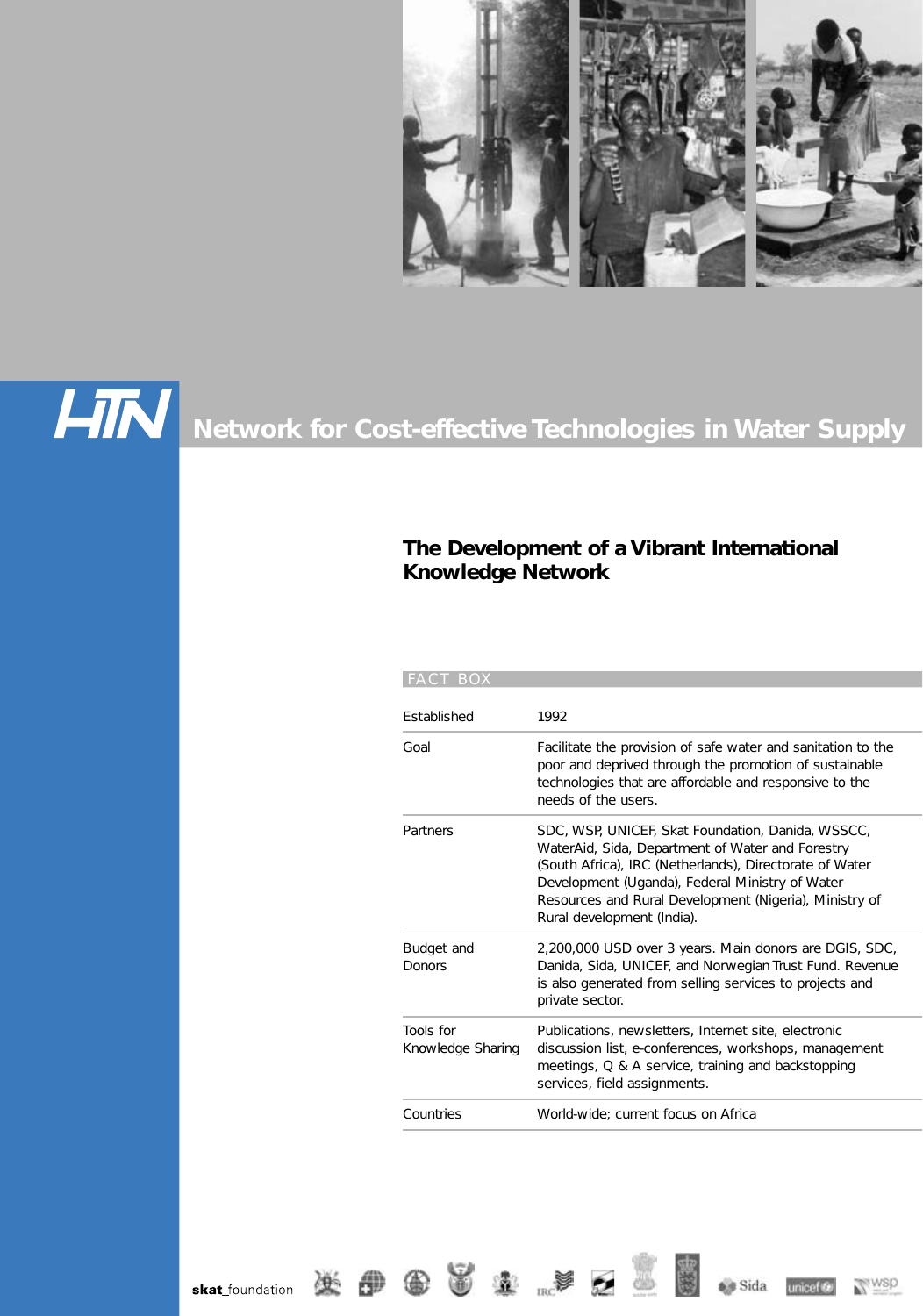# **Key Events in the Development of the Network**

| 1981 - 1990 | ■ UN International Drinking Water Supply and Sanitation Decade (IDWSSD).                                                                                                                                                                                         |
|-------------|------------------------------------------------------------------------------------------------------------------------------------------------------------------------------------------------------------------------------------------------------------------|
|             | Intensive development of public domain handpumps occurs.                                                                                                                                                                                                         |
| 1992        | ■ International Handpump Workshop in Kakamega (Kenya) mandates the formation of HTN, the<br>"Handpump Technology Network".                                                                                                                                       |
|             | Peter Wurzel (UNICEF Pakistan) is chosen to chair the new HTN steering committee (4 persons); Erich<br>Baumann (SKAT, later Skat Foundation) establishes an executive secretariat for the new network.                                                           |
| 1996        | ■ Chair of the HTN steering committee passes from Peter Wurzel to Rupert Talbot (UNICEF India),<br>reflecting a continued network focus on Asia.                                                                                                                 |
| 1997        | ■ HTN Workshop in Mangochi, Malawi. Over 150 participants from 40 countries attend and endorse the<br>need for (and activities of) the network.                                                                                                                  |
|             | ■ HTN envisages a broader remit and revises the qualifier to "Network for cost effective technologies in<br>water supply and sanitation"; the HTN acronym is retained.                                                                                           |
|             | ■ The steering committee is expanded to 16 members.                                                                                                                                                                                                              |
| 2000        | HTN Forum in Hyderabad, India (200 delegates, 38 countries).                                                                                                                                                                                                     |
|             | Retaining a global membership, HTN focuses on rural water issues in Africa.                                                                                                                                                                                      |
| 2001        | HTN steering committee chair passes to Piers Cross (WSP Africa).                                                                                                                                                                                                 |
|             | The HTN acronym remains unchanged but the qualifier is revised to "Network for cost effective tech-<br>nologies in water supply".                                                                                                                                |
| 2002        | A new thrust for the network is drafted – activities would be broadened to encompass more rural<br>water issues while maintaining traditional network activities.                                                                                                |
|             | ■ The first regional chapter of HTN is established by a dedicated group of members in South Africa.                                                                                                                                                              |
| 2003        | HTN Forum in Durban, South Africa (240 delegates, 37 countries).                                                                                                                                                                                                 |
|             | The new, broader thematic vision and identity for the network is shared with the membership. At the<br>Forum, a new name is also mooted (RWSN - rural water supply network) and an action plan 2003<br>- 2005 is drafted. Members endorse the new African focus. |

# **Formation and History**

The role of RWSN/HTN was originally to maintain momentum built up during the UN International Drinking Water Supply and Sanitation Decade (IDWSSD) 1981-1990 concerning improved access to safe drinking water for rural populations in the South. The network initially focused on community-based, handpump-related issues, promoting global co-ordination and collaboration between governments, external support agencies and other sector agencies.

The network was created in response to recommendations made at an international handpump workshop sponsored by the Water and Sanitation Program in 1992. The workshop aimed to further the development and increase acceptance of public domain handpumps mounted on community-managed, communal water points as a way of reducing safe drinking water shortages in rural communities in the South.

As perceptions evolved amongst the donor community concerning the best way to improve access to services, RWSN/HTN responded by adjusting its focus and identity to suit. At the same time, it sought to build upon the comparative advantage that it had started off with and then enhanced by performing well in a very clearly defined area of need. This apparent contradiction - of staying focussed yet embracing more - is reflected in the increasing regularity of discussion concerning the name and thrust of RWSN/HTN as it continues to mature.

RWSN/HTN now counts over 500 individual and institutional members. Its most clearly identifiable strength lies in the provision of technical and managerial support for national rural water supply programmes in the South, where such programmes are primarily based on the adoption of low-cost technologies for sustainable groundwater use.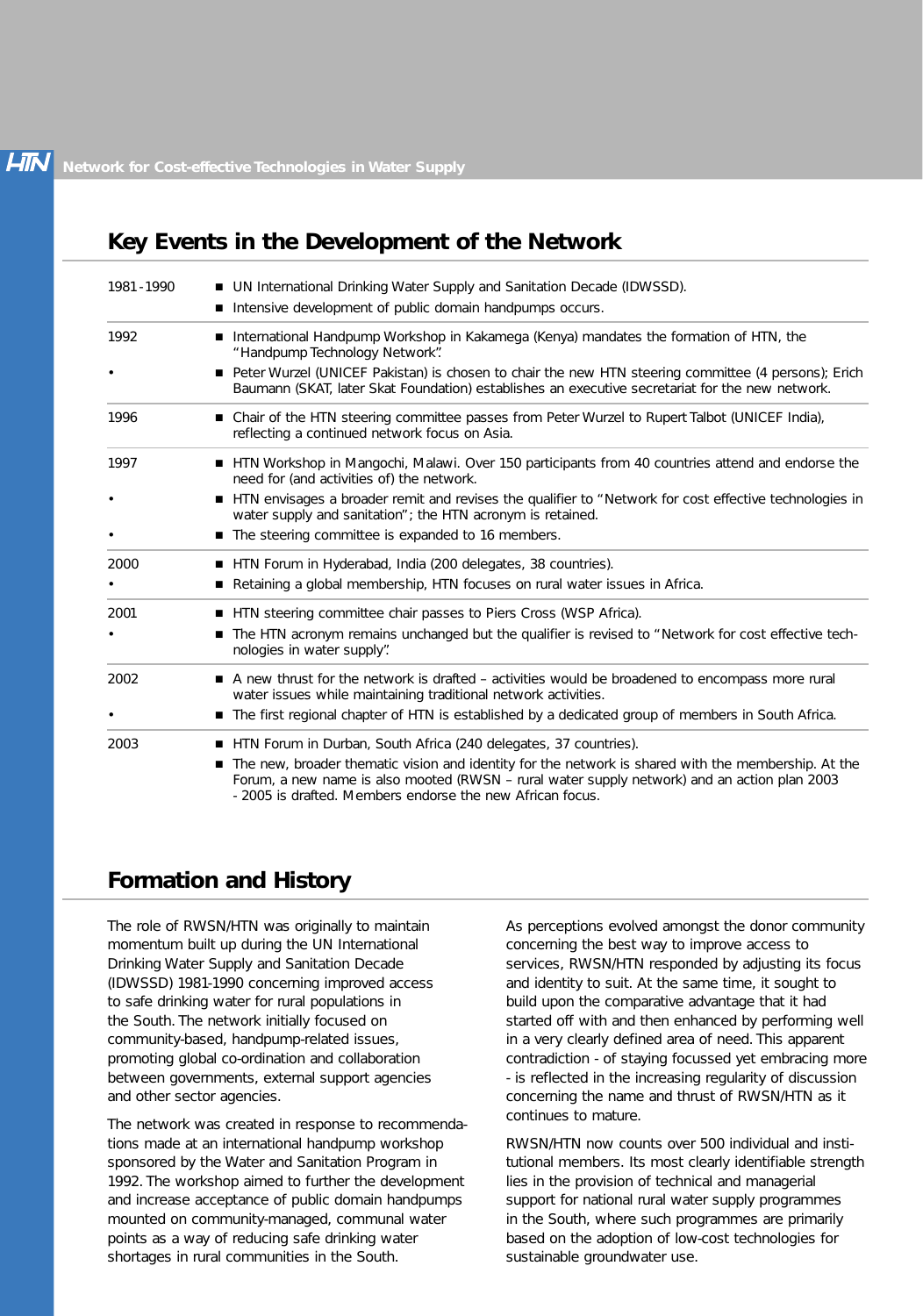

**LIN** 

# **Vision, Objectives and Guiding Principles**

Developing and promoting cost-efficient technologies to serve the poor are critical components of strategies to meet the Millennium Development Goals. RWSN/ **HTN** 

- $\blacksquare$  aims to alleviate poverty and improve the living conditions of rural poor through improved access to safe water.
- **n** believes that access to basic water and sanitation services is a fundamental right and is essential for human development and poverty reduction.
- aims to facilitate the provision of safe water to the poor through the promotion of sustainable technologies that are affordable and responsive to the needs of the users.
- $\blacksquare$  works to achieve these aims in partnership, through networking & alliance building.
- s aspires to be a catalyst for capacity building, mutual learning, knowledge sharing and the documentation of experiences.

# **Management**

#### **Network Structure**

RWSN/HTN counts approximately 500 individual and institutional members; including governmental agencies, multilateral organisations, bilateral donors, NGOs, the private sector, research and development groups, inspection agencies and individuals. Membership is open to all. The figure below portrays the structure for self-governance that RWSN/HTN has adopted:

#### **Roles of the Partners**

The network core is represented by the steering committee, which was founded by a small task group in 1992. All key decisions affecting the governance and activities of the network are managed by the steering committee. This group has evolved and refined its own composition, changing chair and membership as appropriate. It is currently made up of committed bilateral donors (RWSN/HTN's principal sources of funding), strategically important governmental departments, and influential international development

organisations. RWSN/HTN's three most influential implementing agencies are represented - Skat Foundation, UNICEF and the Africa Section of the World Bank's Water & Sanitation Programme. The original founders of the network have always remained active at committee level. The size of the committee is not formally regulated and remained at four seats until 1997, when it was enlarged by invitation to the present sixteen.

The active centre of the committee is composed of around a dozen committed individuals. This committee invites observers and key partners (such as influential participants of the network, potential partners, working group coordinators) to participate in its deliberations as deemed appropriate.

The steering committee meets formally approximately once each year; the frequency is left open to capitalise on opportunities to combine the meetings with other international events. The proceedings of committee meetings are not purposefully circulated to the membership, although their circulation is not restricted

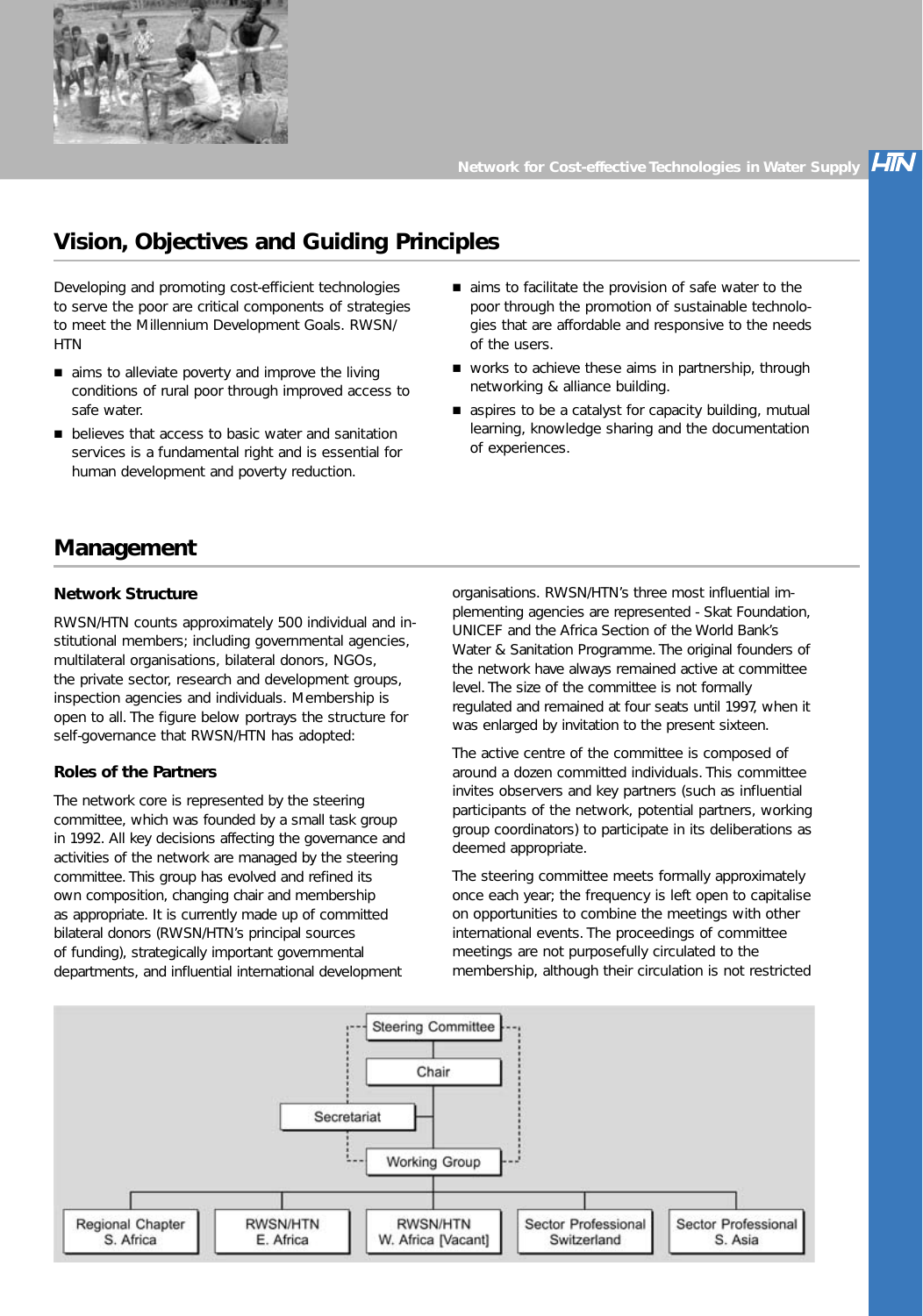

The executive power to implement the recommendations of the steering committee is vested in a working group, first set up in 2000 and made up of the network's three main implementing agencies. The composition of this working group is decided by the steering committee.

Since the members of this working group are based in different countries and institutions, they meet bilaterally or collectively on an informal basis whenever they are able to do so. As exchanges do not take place with sufficient frequency for the group to speak with one voice, working group initiatives tend to result from the personal drive of more active group members. Normal operational contacts between working group members are maintained through direct correspondence and via the secretariat.

The secretariat carries out routine administrative duties and acts as the information and coordination hub for the network. It also functions as a catalyst to ensure that the recommendations of the steering committee are enacted.

The network adopts an open, inclusive approach to membership. Any organisation or individual interested in the vision and mission statements of the network is free to join and to make contributions. There are no membership fees or registration formalities calling for adherence to RWSN/HTN objectives. This inclusive approach ensures a wide diversity of member profiles and a rich quality of debate from multiple perspectives. However, it also poses particular difficulties when attempting to assess the true membership of RWSN/ HTN (currently approximated to the size of its mailing list), or when trying to gauge the membership's level of commitment towards RWSN/HTN's vision and objectives.

There is currently one national network chapter in South Africa, founded in 2002. The members of this chapter include pump manufacturers, public sector and civil society sector professionals. It is financially independent form the rest of the network. Its foundation is based on the commitment of a small core group of people (as was RWSN/HTN initially) and firm institutional support from the South African Department of Water Affairs and Forestry.

In terms of the division of tasks conducted by RWSN/ HTN, the work plans of the three main implementing agencies have historically been made independently, with the secretariat and the annual steering committee meetings providing the conduits for ensuring coordinated action. There is minimal collective accountability in this arrangement, and the involvement of mainstream members is nominal - indicating that

RWSN/HTN does not really function as a true network but rather operates as a number of separate projects. The donors behind specific grants require tailored reporting, which also tends to reinforce the character of the network as a series of discrete technical projects running in parallel and not as a single entity.

A significant shift in this operational framework occurred at the Durban Forum in 2003, when the first attempt to define a work plan for the network (and to allocate roles for its implementation) was developed. Additionally, this work plan (originally drafted by the steering committee and subsequently developed by the secretariat and key network members) was reviewed, refined and endorsed – all in consultation with a substantial assembly of the network's membership.

Looking outward to the water sector as a whole, RWSN/HTN has some links with other existing networks such as the Water Supply and Sanitation Collaborative Council and Streams of Knowledge, though these are mainly informal through overlapping membership.

#### **Statutes, Operational Guidelines, Strategy**

The network itself is not legally registered. Its secretariat is hosted by Skat Foundation, a legally registered charitable foundation under Swiss law and based in St. Gallen, Switzerland.

There are no formal statutes or procedures governing general membership of the network. Steering committee membership is by nomination through an existing member, followed by a collective review of the proposal; successful proposals lead to formal invitations. The procedure for refreshing steering committee membership is informal; members are initially appointed for two years and this tenure may be renewed without limitations. The steering committee elects its own chair; there are no statutes regulating the tenure of this office.

The regulations governing the roles and responsibilities of the different parts of the management structure are rudimentary. Although steering committee meetings are formal events and participants review the minutes before they are accepted, these documents are not generally interpreted as proxies for formal statutes.

The overall strategy and vision of the network is defined by the steering committee; stewardship of the strategy and vision is conducted by the secretariat. The strategy and vision are shared with the membership using the communications media that are described later in this paper.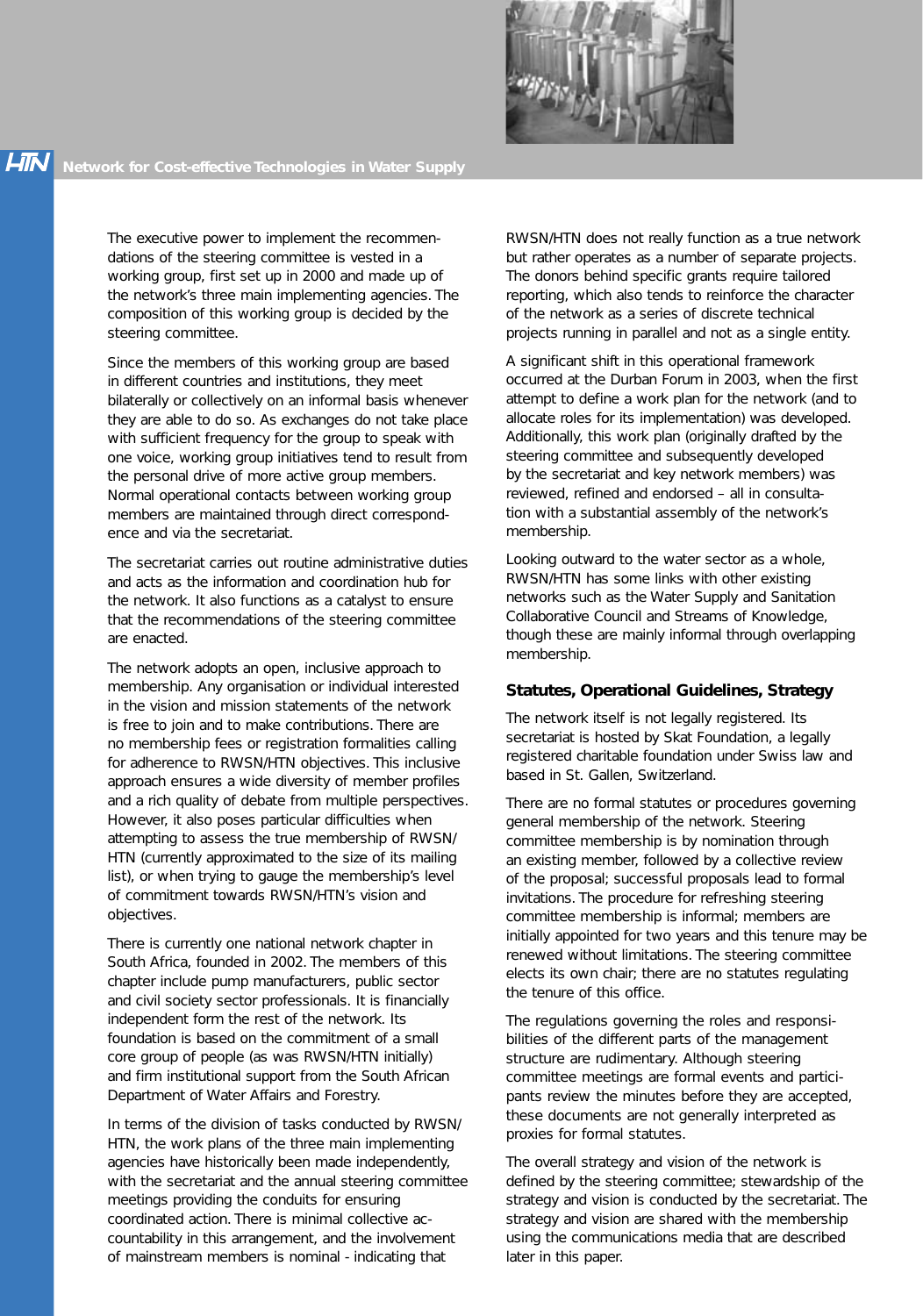**HIN** 



The following figure is a graphical representation of the financial flows that sustain the network:

(Figures refer to approximate annual amounts in thousands of US dollars)

Since operational planning was historically fragmented between the main implementing partners of the network, the Durban Forum set an important precedent by doubling as a , General Assembly" for the network - attempting to chart a clear operational plan for the network, with the active participation of its membership.

#### **Funding**

The network's financial flows are complex. The network does not have a single unified budget; each of the three implementing agencies balances its own books for RWSN/HTN activities. This financial independence may contribute to the overall robustness of RWSN/HTN; the financial viability of RWSN/HTN is only threatened when the implementing agencies experience simultaneous financial problems.

However, since many of these financial flows are a consequence of RWSN/HTN's operational structure, they are primarily used to implement the autonomous activity plans of RWSN/HTN's main implementing bodies rather than being managed as a coordinated whole.

#### **Evaluation**

RWSN/HTN has never been formally evaluated as a single entity. The institutions that make up the membership have been evaluated during the normal course of events; their separate contributions towards overall network activity have therefore been evaluated as separate blocks. The steering committee has debated the topic of global evaluation, but the necessary funding has been a sticking point. It is worth mentioning that the donors backing the network sit on its management board (the steering committee). Monitoring progress against objectives is conducted by the secretariat, and the corresponding activity and financial reports are reviewed by the steering committee every 3 months.

Since the focus of RWSN/HTN has begun to shift significantly over the last 2 years, the steering committee (2003) commissioned an independent institutional study of the network's current governance and management structures. The findings are still being reviewed and finalised; however, some parts of this document are already drawn from the study's early observations.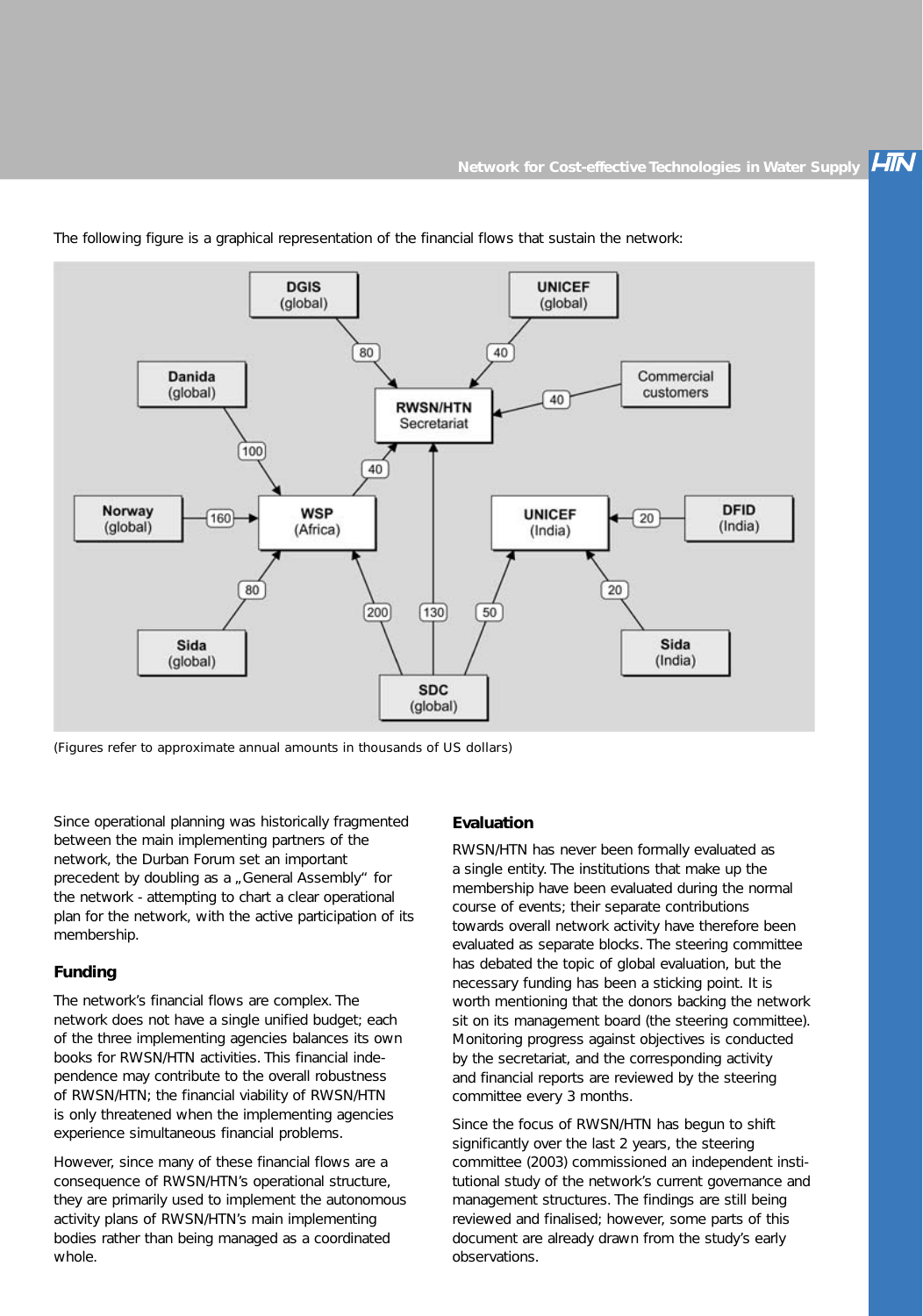# **Knowledge Sharing**

#### **Internet**

RSWN/HTN has an Internet site (www.htnweb.com), maintained by the secretariat. All areas of the site are publicly accessible. The site informs visitors about the network's mission and vision, history, membership composition, governance and executive mechanisms, strategy for realising the vision, ongoing activities and its products. Many of the publications produced by the network are available for download via this site.

#### **Knowledge base**

The secretariat maintains a documentation centre and a database of published literature. The activities of RWSN/HTN are documented and added to this knowledge base.

A second database is used to maintain contact details of network members and other resource persons. There are currently around 500 contacts in this database. The main repository of knowledge remains the collective and unparalleled experience of the membership. Access to this knowledge is sustained through strong and often personalised communications backbone between influential champions in strategically important sections of the network.

## **Newsletter**

The contacts held in the database receive information bulletins relevant to the activities of the network. The distribution of bulletins is event-driven rather than fixed-period.

## **Discussion forum**

The network maintains a moderated discussion forum (http://www.jiscmail.ac.uk/lists/HTN.html). There are currently around 150 subscribed members of this discussion forum. The combination of newsletter and on-line discussion forum represents a powerful tool for disseminating information to the membership and for soliciting open response across continents. Since many members of RWSN/HTN are active in other, related networks, maintaining linkages and sharing ideas with many partners is possible using these two tools.

## **Meetings and Seminars**

The network organises a major event every 3 years, generally coinciding with major paradigm shifts in development cooperation strategy. These events attract a large part of the membership – each successive event has been larger than its predecessor, and Durban attracted over 250 participants. The events represent an occasion to share and to learn, to discuss a key topical theme in depth and to further expand the membership. Proceedings of these events are published and made publicly available in print and on the network website.

Additionally, the network is able to organise and document e-conferences. One such conference in 2002 (jointly organised by HTN, WHO and UNICEF in the run up to the Kyoto Forum) attracted 320 subscribers from 50 different countries.

## **Question and Answer Service**

The secretariat acts as a router or as a technical support desk in response to questions reaching the network – originating from the membership and beyond. The secretariat processes roughly 400 such queries annually. This service is mainly managed by email, fax and telephone.

## **Publications**

Documentation and knowledge sharing on missionrelated activities is a stated aim of RWSN/HTN; the sustained production of publications is a particularly tangible measure of network output. A full range of publications in print and electronic format is available through the secretariat and via the network's website.

Some publications document lessons learned by RWSN/HTN, stating the network's position with respect to key issues and advocating changes in the way that development cooperation is managed in the rural water supply sectors of the South. Issues of concern include sector policy, performance monitoring, operation and maintenance and quality management.

Other publications are the means of distributing global standards that RWSN/HTN has developed and refined based on practical experience. Such landmark standards define the manufacturing specifications of a comprehensive range of public-domain handpumps most commonly encountered in the South, including the Afridev, Malda, U-3M, Tara, Maya-Yaku, Jibon, SWN-80-Walimi, Madagascar Rope Pump and Bush Pump. These specifications are available in print or on CD-ROM and are supplied on demand by the secretariat.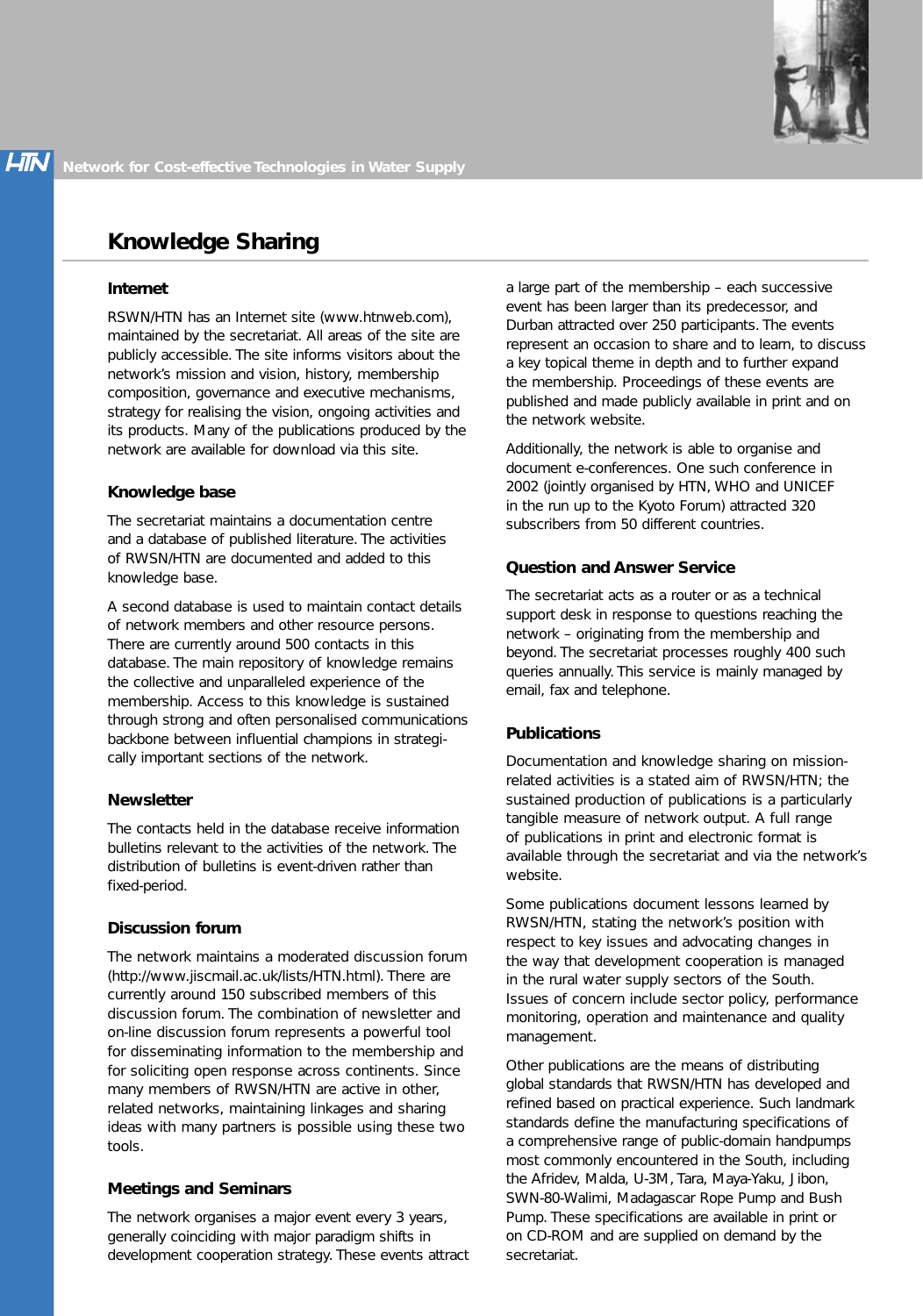

**Network for Cost-effective Technologies in Water Supply** 

LIN

## **Lessons Learnt**

The most significant contributions of RWSN/HTN towards its stated mission have occurred in the field of public-domain handpump design and use, where the network promotes technically sound, low-cost technologies that can be permanently anchored in the host environment. The remit of the network stretches well beyond the development and definition of robust, cost-effective water-lifting hardware. From the starting point of a simple water-lifting device, the use of groundwater as a source of drinking water is implied. Given that around 6,000 deaths per day can be largely attributed to the consumption of contaminated drinking water, the potential impact of RWSN/HTN in terms of safeguarding human life is as clear as it is unquantifiable.

In accessing this groundwater, the network also lobbies strongly in favour of drilling techniques and standards that are tailored to suit the lifting devices i.e. the handpump. The potential savings behind such initiatives (allowing scarce public funds to be allocated elsewhere) are hugely significant at national level. Furthermore, the network advocates strongly in favour of local capacity building to ensure the sustainability of development interventions. The implementation of this strategy invariably incorporates private sector development and poverty alleviation.

As an example of RWSN/HTN's impact, pioneering work on standardisation of public domain handpumps has significantly lowered costs through the introduction of competition amongst manufacturers. At global level, annual economic gains that are directly attributable to RWSN/HTN work in standardisation are in the region of USD 50 million.

However, this success has exposed further challenges. In the absence of suitable quality assurance frameworks, quality and reliability have dropped along with pump prices. In addition, the use of lowest cost criteria for procurement on global markets has enabled imported, poor quality products to undermine the domestic manufacturing base by eating into its market share. Adding insult to injury, it is this same manufacturing base that is then called upon for the onerous and unprofitable maintenance and repair of the very pumps that have undermined its capacity to function. It is clear from this example that there is still much that RWSN/HTN can usefully do in its chosen field.

A successful knowledge network that wishes to focus its existing capacity on changing demands over time must continually demonstrate - and aggressively market - its efficiency, relevance and potential. Focussed and successful networks are therefore faced with a challenge; how best to market (future) potential rather than focussing on (past) achievements.

# **Outlook**

A major preoccupation of RWSN/HTN - despite its many demonstrable successes in the past - is the future focus of the network. It cannot say that it has realised its original vision as yet, and it remains highly capable of adding effective contributions in this regard. However, a constantly evolving environment imposes structural adjustments from time to time, and RWSN/HTN's current configuration is gradually causing disquiet.

Firstly, the network is faced with a practical problem: the dedicated individuals who originally built the network and subsequently played decisive roles in driving it forward are now approaching retirement. There is no formal mechanism for renewing the network's structures of governance and management, and gaps have started to appear as key individuals leave without being replaced.

Additionally, RWSN/HTN depends on development cooperation funding in order to survive – and development cooperation is a competitive and

dynamic sector where the goals are widely shared but where needs far outstrip available resources. While RWSN/HTN's effectiveness in its chosen field is rarely questioned, the perceived efficiency of its impact (at the macro level of development cooperation) has changed over time. Many donors feel that more leverage and sustainable progress has to be achieved in the RWSN/HTN approach.

Faced with the choice of whether to evolve or resist in response to these changes, the 2003 Durban Forum showed that the membership endorses the network's original mission and claims the necessary relevance to continue to work towards its realisation.

Having decided to remain true to its original goals, RWSN/HTN is now faced with the challenge of adapting to its changing circumstances. In terms of thematic focus, it has tried to widen its remit around its core values – thus reflecting shifts in development theory. It is too soon to tell if RWSN/HTN will be able